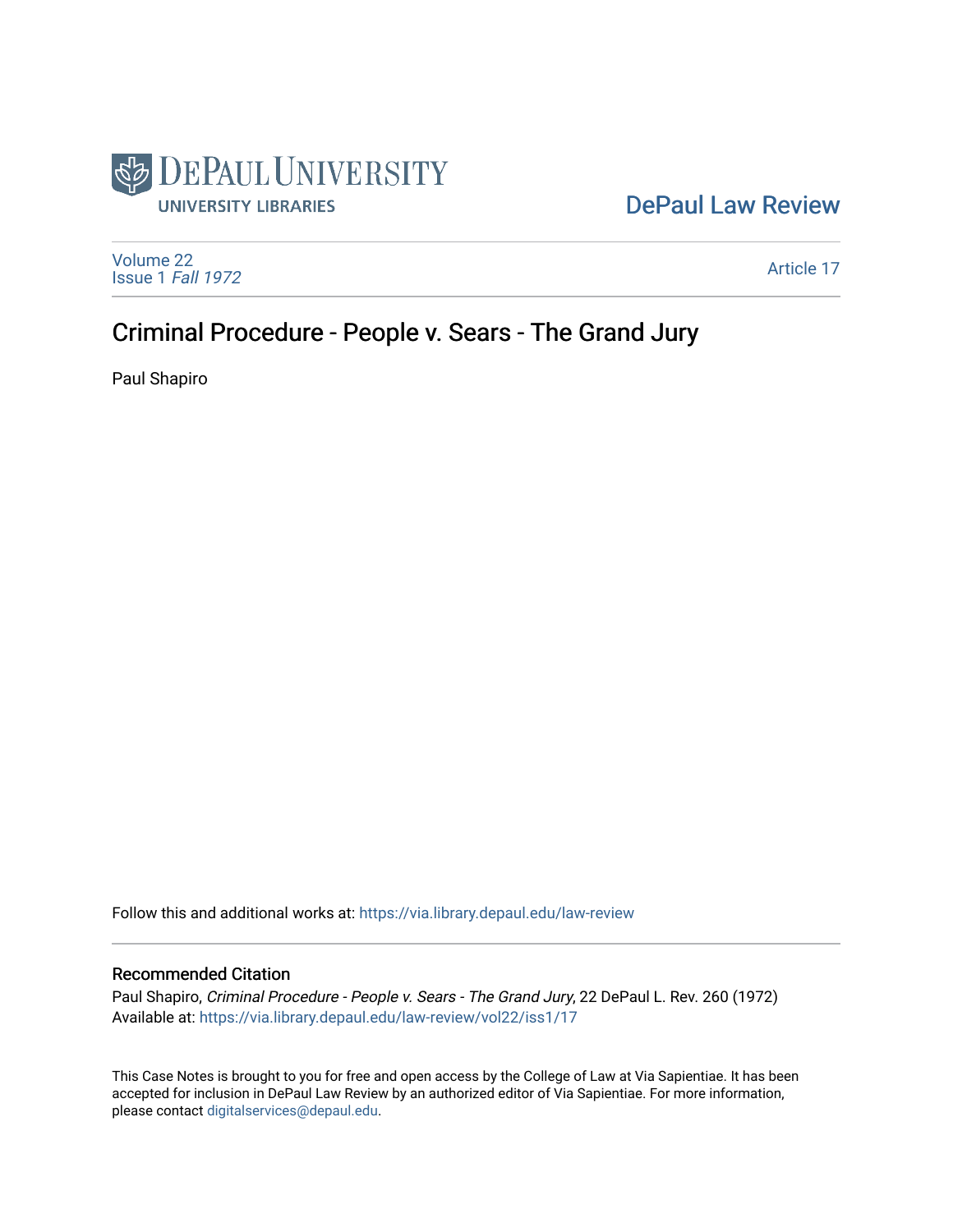### CRIMINAL *PROCEDURE-PEOPLE V. SEARS-*THE GRAND JURY

The issue discussed in this paper arose from a controversy concerning the conduct of various parties involved in a special grand jury proceeding investigating the occurrence set forth below.

On December 4, 1969, at 4:45 a.m., pursuant to a search warrant for possession of illegal guns, a raid was conducted by twelve Chicago police officers and 2 members of the Cook County State's Attorney's office on an apartment located in Chicago, Illinois. During the course of the raid, gunfire broke out, and two members of the Black Panther Party then in the apartment were killed, and four other occupants were wounded. Two police officers were also injured.' In January 1970, the United States District Court for the Northern District of Illinois impaneled a grand jury to investigate the incident to determine if there had been a possible violation of the civil rights of the apartment occupants.<sup>2</sup> On May 15, 1970, this federal grand jury issued a report, critical of the conduct of certain police officers and other individuals involved in the raid but indicted no one.3 Between May 29 and June 17, 1970, various interested individuals and groups petitioned the circuit court for a special Illinois grand jury to be impaneled to investigate the incident. In response, on June 26, 1970, the Chief Judge of the Circuit Court, Joseph A. Power, stated that the federal grand jury report raised "critical and unresolved questions concerning violations of the Illinois criminal law by employees of the state's attorney's office and employees of the Chicago Police Department."' 4 He issued orders reciting jurisdiction to issue a special venire,<sup>5</sup> and he appointed Barnabas F. Sears<sup>6</sup> as a special state's attorney to prosecute any mat-

**6.** Barnabas F. Sears is a partner in the Chicago law firm of Boodell, Sears,

<sup>1.</sup> Report of the January, 1970 Grand Jury of the United States District Court for the Northern District of Illinois, at **1.**

<sup>2.</sup> *Id.* at **3.**

*<sup>3.</sup> Id.* at 242.

<sup>4.</sup> Order of June **26, 1970,** at **5.**

**<sup>5.</sup> ILL. REV. STATS.** ch. **78,** § **19** (1969). "The judge of any court of competent jurisdiction may order a special venire to be issued for a grand jury at any time when he shall be of the opinion that the public justice requires it. The order for such venire shall be entered in the records of the court **by** the clerk thereof; and such clerk shall forthwith issue such venire under his hand and seal of the court and deliver the same to the sheriff, who shall execute the same **by** summoning **. . .**23 persons, qualified **by** law, to constitute a grand jury."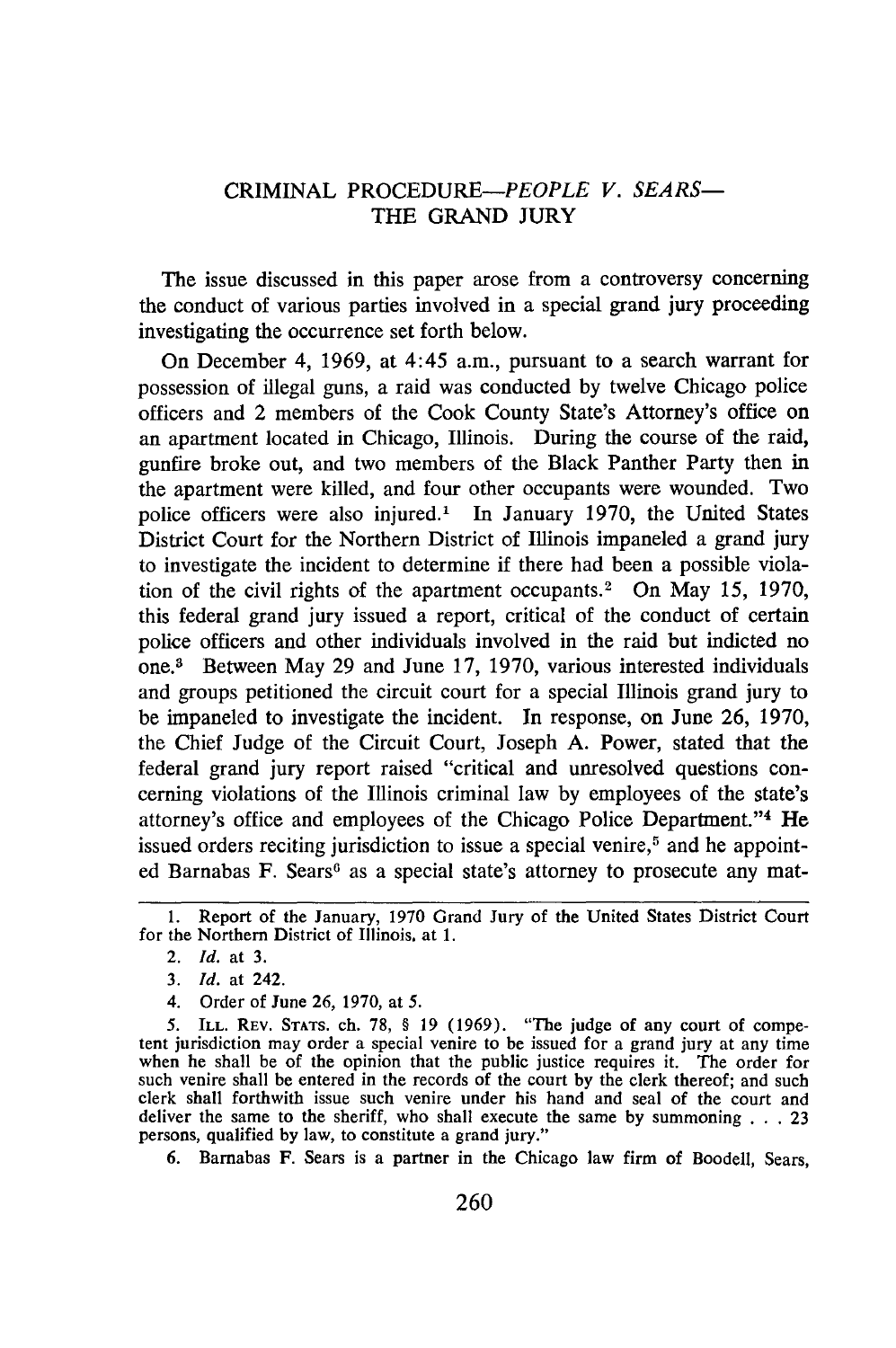ters arising out of the grand jury proceedings.<sup>7</sup> Sears presented a petition to Judge Power that a special venire be issued, and on November 7, 1970, Judge Power issued the venire for a special grand jury to be convened.<sup>8</sup> On December 7, 1970, the special grand jury was impaneled, received their instructions from Judge Power, and retired to hear evidence.<sup>9</sup>

On April 22, 1971, Judge Power requested Sears to bring the special grand jury with him into his court room.10 Judge Power then told Sears that he wanted every witness who testified before the federal grand jury to appear before this one, and instructed Sears to subpoena these people. Sears said he would submit a list of those people not called to the grand jury and leave the decision to the jury members.<sup>11</sup> The grand jury then retired and voted not to call any witnesses not previously called.<sup>12</sup> The witnesses were not subpoenaed, and on April 26, 1971, Judge Power once more instructed Sears to bring the grand jury with him into his court room. Sears offered him, for an *in camera* inspection, a list of the witnesses not called and the reasons therefore, which Judge Power refused to receive.13 The judge then ordered Sears, as an officer of the court, to

Sugrue and Crowley. He was admitted to the Illinois Bar in 1926 and the Bar of the Supreme Court of the United States in 1937. In 1961 Mr. Sears served as Chief Prosecutor of the State of Illinois in the Summerdale Police scandal, which resulted in the conviction of all seven police defendants. *See* People v. Beeftink, 21 **111.** 2d 282, 171 N.E.2d 632 (1961).

7. ILL. REV. STAT. ch. 14, § 6 (1969). "Whenever the attorney general or state's attorney is sick or absent, or unable to attend, or is interested in any cause or proceeding, civil or criminal, which it is or may be his du fend, the court in which said cause or proceeding is pending may appoint some competent attorney to prosecute or defend such cause or proceeding, and the attorney so appointed shall have the same power and authority in rel or proceeding as the attorney general or state's attorney would have had if present and attending to the same. . . . Such attorney so appointed shall possess all of the powers and discharge all of the duties of a regularly elected state's attorney under the laws of the State. . . ."

8. Order of November 4, 1970.

9. The Grand Jury then held 55 half day sessions, heard approximately 55 witnesses, received approximately 144 exhibits and had before it a copy of the January, Federal Grand Jury Report of May 15, 1970. Sears' affidavit to the court in the April 26, 1971 proceeding, at 3-4; Brief for Appellant, p. 11.

10. Sears' affidavit to the court in the April 26, 1971 proceeding. Brief for Appellant, p. 11.

11. A short time thereafter Sears related to the press that in his opinion, the April 22, 1971 meeting should have been held in open court, for he believed the court to be without power to instruct a grand jury in a secret session. Sears' affidavit to the court in the April 26, 1971 proceeding at 4.

12. Sears' affidavit to the court in the April 26, 1971 proceeding at 3, Brief for Appellant, p. *15.*

13. This list, marked exhibit 1 in that proceeding, also contained the names of those whose conduct was under investigation and were invited to testify, provided they sign immunity waivers which they refused to do.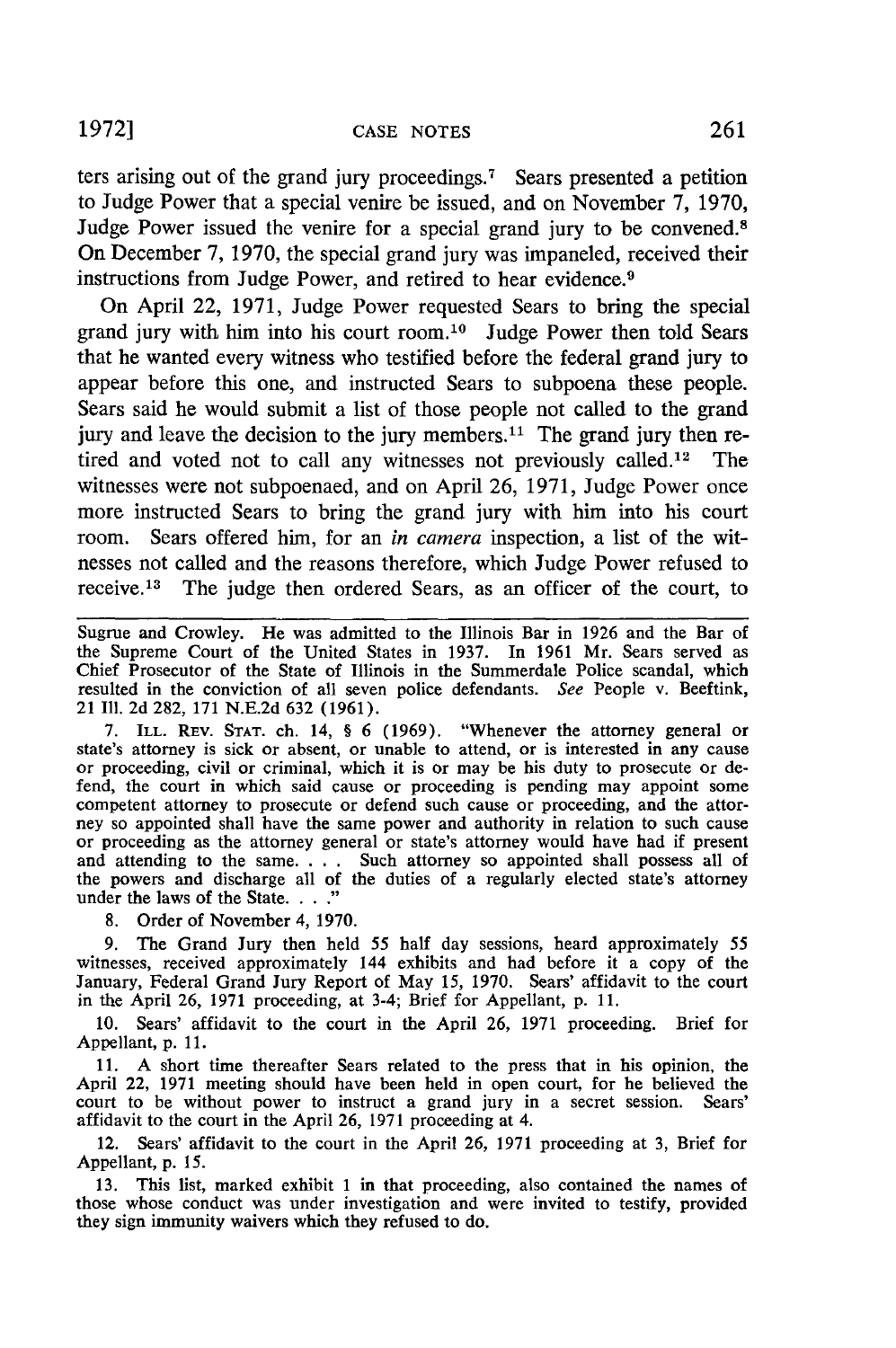present those uncalled witnesses. Sears refused, was held in contempt of court,<sup>14</sup> and then he appealed to the Illinois Supreme Court.

In the period of April 26 to April 30, 1971, various petitions<sup>15</sup> were filed with Judge Power **by** officers in the police department and state's attorney's office, requesting an *in camera* hearing **by** the judge of the grand jury's proceedings to determine if the jury had been tainted **by** adverse publicity, to suppress any indictments pending this hearing, and to dismiss the grand jury and quash any indictment if their proceedings were tainted. On April **30,** Sears motioned to dismiss these petitions on grounds of lack of jurisdiction and standing. His motion, after oral argument, was denied on May 17, 1971.

On behalf of certain members of the grand jury, the foreman requested Judge Power to hold individual, *in camera* hearings with jury members who wished to do so. Judge Power agreed to this on May 18, 1971. On May **17, 1971,** Barnabas Sears and various organizations"6 petitioned the Illinois Supreme Court for a stay of proceedings, and for writs of mandamus and prohibition to prevent Power from holding his *in camera* hearing of the grand jury on an individual, or group basis, pending a re-

**15.** On April 26, **1971,** John Meade, a police officer under investigation, filed a verified petition praying for a discharge based on articles appearing in Chicago newspapers, specifically one in the Chicago Tribune which on April 27, 1971, reported: "After gathering evidence and hearing testimony, the jurors reportedly had agreed to indict several persons, but this was not enough to satisfy Sears and his four assistants. Then . . . in reaction . . . the jurors . . . refused to indict any-<br>one. . . . [S]ears in a last ditch effort to save his case, reviewed the evidence . . . in a stormy session. Then, . **.** . the jury's response was to draw up a single bill of indictment that named, among others, the two highest officials linked to the case. In it Hanrahan was **. .** . listed as a defendant, and Conlisk was cited as an unindicted co-conspirator. [T]he jury also named other high police officials and two assistant state's attorneys. All **.** . **.** were indicted on charges of obstructing justice in the investigation after the raid. This action . . . satisfied Sears. [W]hen . . . . presented to Judge Power, the judge balked . . . Judge Power . . . refused to sign the indictment . . . and asked them to hear more wit ihe indictment . . . and asked them to hear more witnesses, including Hanrahan, who had refused an earlier invitation, but . . . is expected to testify today . . . ."

On April 27, 1971, Meade filed a second petition, unverified, to discharge the grand jury based on remarks made **by** an ABC-TV Channel **7** news commentator. These remarks were retracted a short time thereafter.

On April 29, **1971,** Richard S. Jalanec, James R. Meltreger and Sheldon Soronsky of the State's Attorney's office filed an unverified petition, repeating the substance of the two Meade petitions.

On April 29, 1971, twelve persons in the Chicago Police Department filed a verified petition alleging in substance the same matters as the other three petitions.

16. These groups included the Chicago Bar Association; the American Civil Liberties Union, Illinois Division; Businessmen for the Public Interest; Alliance to End Repression; the Lawyers Committee for Civil Rights under Law; and the Chicago Council of Lawyers.

<sup>14.</sup> The fine for this contempt was placed at **\$50** per hour till Sears complied. This was equal to the fee the state was paying him as special prosecutor.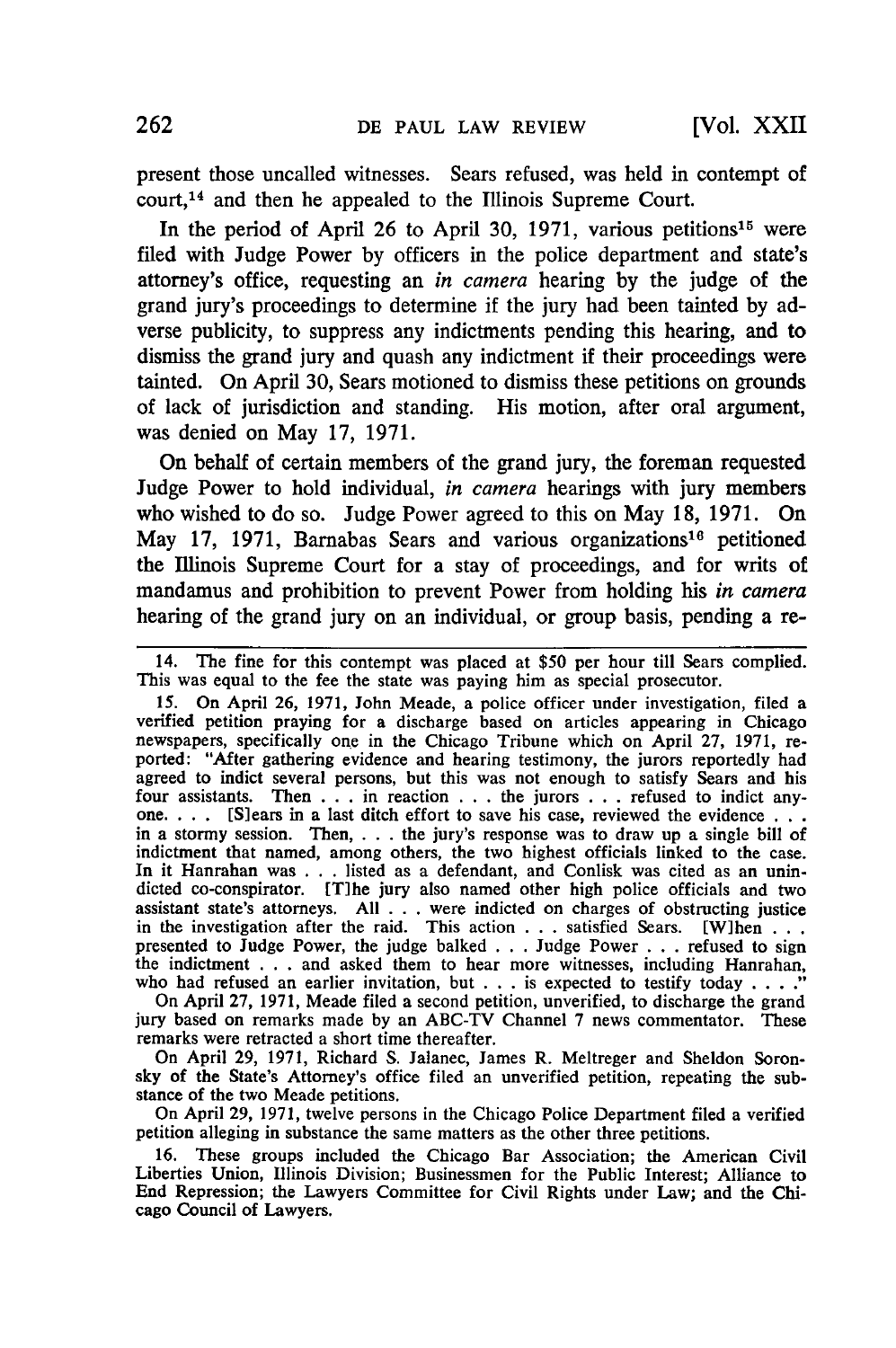turn of indictments, and to dismiss the petitions presented **by** the police officers and members of the state's attorney's office.

The Illinois Supreme Court found, first in dealing with Judge Power's order of April 26, 1971

that there may be circumstances under which the circuit court will have jurisdiction to direct that witnesses be subpoenaed to appear before a grand jury . **.** . [But] that such supervisory power be exercised only when failure to do so will effect a deprivation of due process or result in a miscarriage of justice **. . .** [and] that the circumstances shown here do not furnish a sufficient basis for the action of the court and the order holding Sears in contempt for refusing to subpoena the witnesses is therefore reserved. <sup>17</sup>

The supreme court ruled with respect to the petitions for mandamus and prohibition, that the court in its inherent supervisory power could, on its own motion, make inquiry into a grand jury either *in camera,* or via transcript, to determine if it had been tainted, thereby eliminating the question of whether the police and state's attorney's officials had standing to present the petition, or whether the court had jurisdiction to entertain them before indictment. Accordingly mandamus was denied.<sup>18</sup>

Finally, as to the private conferences with individual grand jurors, the supreme court held that the "court has jurisdiction to meet *in camera* with the grand jury" but a writ of prohibition will issue "to preclude *in camera* communication between the court and individual grand jurors **.... "19**

Much publicity has been given to this grand jury investigation, most of it centered around the charges that Sears, in his role as special prosecutor, acted improperly to coerce the grand jury to return indictments against various police and state's attorney's officials. One issue raised here whether the circuit court in its inherent supervisory power over the proceedings has jurisdiction to investigate, prior to indictment, allegedly improper actions by the prosecutor conducting the hearing-is composed of several seemingly settled points of law. The other, more significant issue raised, concerns the April 22, 1971, order of Judge Power, that the grand jury in their investigation will hear the witnesses the court demands they hear. Although the finding of contempt against Sears for violating this order was reversed by the Illinois Supreme Court, the court did hold that circumstances may exist under which "the circuit court will have jurisdiction to direct that witnesses be subpoenaed to appear before a grand jury."<sup>20</sup> To appreciate the impact of this holding, and why the issues

<sup>17.</sup> People v. Sears, 49 **111.** 2d 14, 31, 273 N.E.2d **380,** 389 (1971).

<sup>18.</sup> *Id.* at 36, 273 N.E.2d at 392.

**<sup>19.</sup>** *Id.*

<sup>20.</sup> *Id.* at 31, 273 N.E.2d at 389,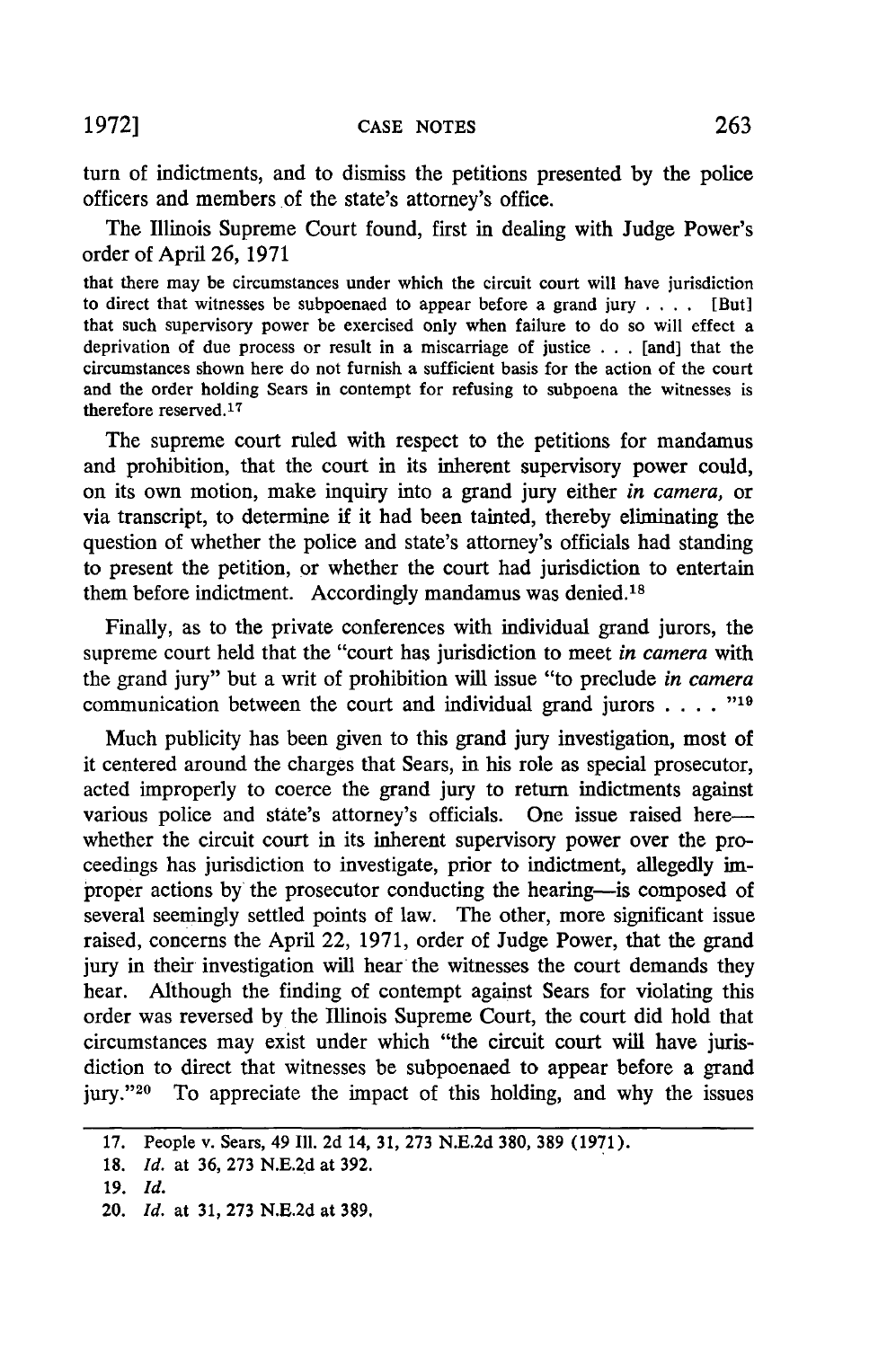raised in mandamus are of settled law, it is necessary to review the history of the grand jury, focusing on two seemingly incompatible policies: the independence of the grand jury from the court, and the inherent supervisory power of the court over the grand jury.

The fifth amendment to the United States Constitution guarantees to an individual the right to an indictment by a grand jury "for a capital or otherwise infamous crime."<sup>21</sup> But the procedural aspect of the fourteenth amendment due process clause<sup>22</sup> has not, as of yet, been extended to include this guarantee, and the states, therefore, are not required to adopt the use of the grand jury procedure.<sup>23</sup> If a state decides to adopt the use of the grand jury, there is no constitutional requirement that it be of the type that existed at common law.<sup>24</sup> The state legislature is free to fully adopt, modify, or even abolish the institution of the grand jury.<sup>25</sup>

The original Illinois constitution makes no mention of the grand jury,<sup>26</sup> but the first legislature of the state did not leave this matter open for long. One of their earliest acts was that of February 4, 1819, which declared that the "[c]ommon law of England, all statutes or acts of the British Parliament made in aid of the common law prior to the fourth year of King James I,  $\ldots$  which are of a general nature  $\ldots$  shall be the rule of decision, and shall be considered as of full force until repealed by legislative authority."<sup>27</sup> This legislative act meant the addition of the institution of the grand jury, as it existed at common law, as the principal method of initiating criminal prosecutions in Illinois.<sup>28</sup> Indeed, the current

25. *In re* Opinion to the Governor, 62 R.I. 200, 4 A.2d 487 (1939), held that in the absence of statutes modifying or restricting the grand jury, the fifth amendment would apply and the grand jury of the common law is adopted.

**26.** *See* ILL. **CONST. (1818).**

27. Ill. Laws of 1819, at 3.

28. During the Constitutional Convention of 1870 the issue of whether to re- tain or abolish the jury arose. A compromise settlement by the delegates left the ultimate responsibility of abolishing or retaining the grand jury to the legislature, as evidenced in the passage of ILL. CONST. art. II  $\frac{8}{3}$  8: "No person shall be held to answer for a criminal offense, unless on in

<sup>21.</sup> U.S. CONsT. amend. V: "No person shall be held to answer for a capital, or otherwise infamous crime, unless on a presentment or indictment of a Grand Jury, except in cases arising in the land or naval forces, or in the Militia, when in actual service in time of War or public danger **....**

<sup>22.</sup> U.S. CONsT. amend. XIV, § **1:** "[N]or shall any State deprive any person of life, liberty, or property, without due process of law **...."**

<sup>23.</sup> Lem Woon v. Oregon, 229 **U.S.** 586 (1913); Hallinger v. Davis, 146 **U.S.** 314 (1892).

<sup>24.</sup> State v. Hartley, 22 Nev. 342, 40 P. 372 (1895), held that a general pro-<br>vision in a constitution for grand jury indictment requires that a grand jury be of the type that existed at common law.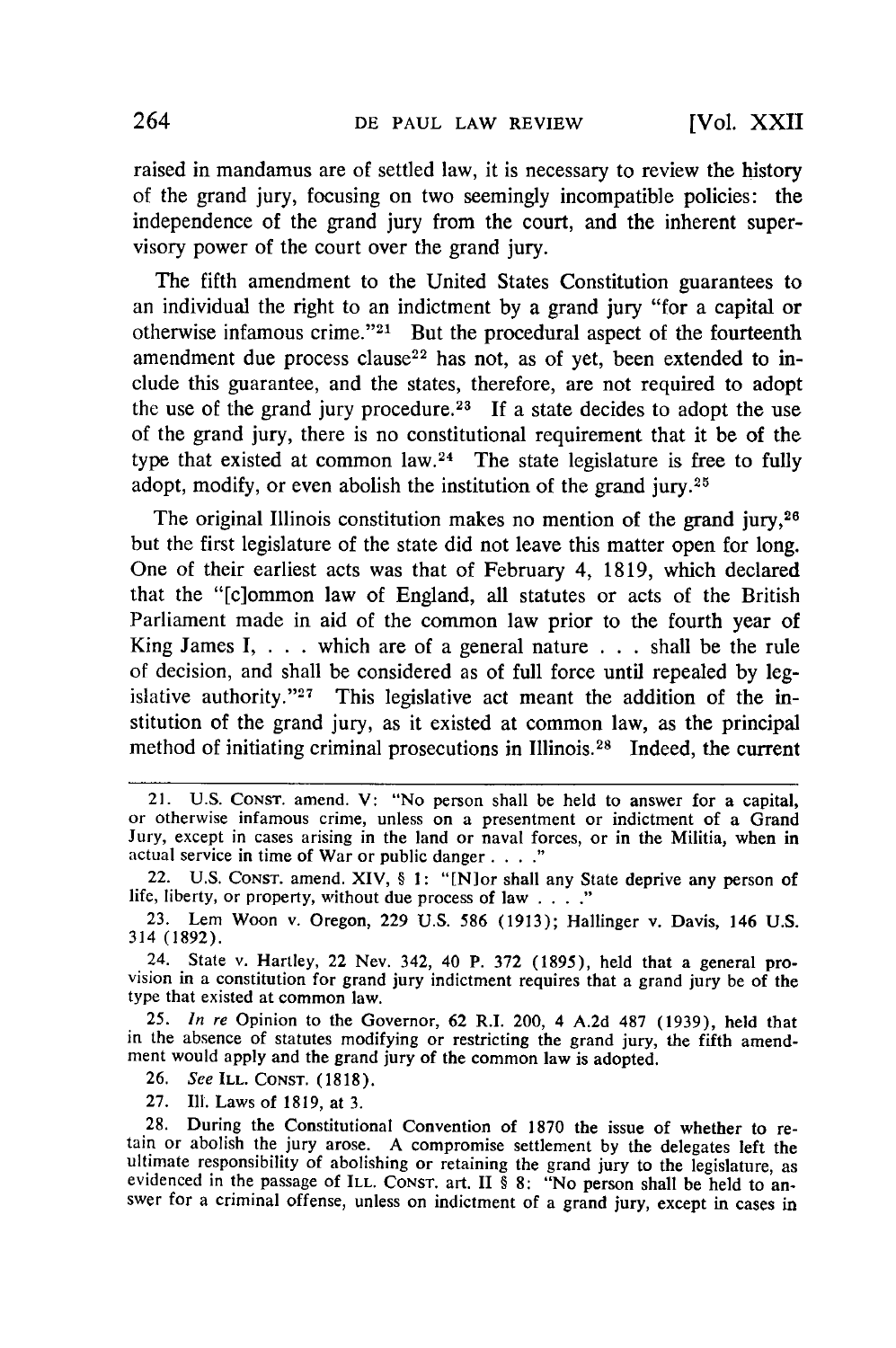1972] **CASE NOTES** 265

Illinois statutes recite under the section entitled *Commencement of Prosecutions:* "All prosecutions of felonies shall be **by** indictment unless waived understandingly **by** the accused in open court **.... -29**

Since no constitution or legislature has ever defined the common law grand jury, 30 it is necessary to reflect upon its history, both in England and the United States, to determine its present status.

The origin of the grand jury can be traced back to the Saxon kings of the 10th century or Norman conquerors of the l1th century.31 In this early common law period the grand inquest or assize was developed. The king's purpose in the adoption of this institution was to replace the ecclesiastical judges' practice of proceeding ex officio upon private suggestions, with the assize's procedure of definite accusation **by** a sworn individual to twelve lawful men summoned by the sheriff.<sup>32</sup> In 1166 the system was extended to the courts of the itinerate judges appointed **by** the king,33 and in **1176,** Henry **II** issued the Assize of Clarendon and the Assize of Northhampton. It was comprised of sixteen men, twelve from every 100 and four from the township, who under oath were required to state whether they had knowledge of any crime. This group came to be known as the "Grand Assize," or "jury of the hundreds," and an accusation

**29.** ILL. REV. STAT. ch. 38, § 111-2 (1969) on Commencement of Proceedings; **ch. 38, §** 111-3(5)(b), requires the indictment to be signed **by** the foreman of the grand jury. *See also,* PROPOSED ILLINOIS **CODE OF** CRIMINAL PROCEDURE (1963), confirming the place of the grand jury in the criminal procedure scheme.

30. People *ex rel.* Ferrill v. Graydon, 333 **Il.** 429, 432, 164 N.E. 832, **833** (1929). In discussing the history of the grand jury Mr. Justice Dunn stated: "No act of the Legislature has ever attempted to define the grand jury. It had its origin in the common law and has existed for many hundred years. Its Constitution, organization, jurisdiction, and method of proceeding were all well-known features of the common law before the organization of the state of Illinois, and have been recognized and adopted in all our Constitutions and in legislation as **it** existed at the organization of the state."

31. Henry **II** decreed its use for Normandy in **1159,** and for England in 1164. *See* **1** F. POLLOCK **AND** F. **MAITLAND,** THE HISTORY OF **ENGLISH LAW** 136-153 (2d ed. 1968).

32. *Id.*

33. Under this system secret meetings were held by selected men, presided over by the judge, who presented them with a list of crimes against the crown and requested these "jurors" to state whether any person had been reputed to be guilty of such an offense. *See* Petition of McNair, 324 Pa. 48, 187 A. 498 (1936).

which the punishment is **by** fine, or imprisonment otherwise than in the penitentiary, in cases of impeachment, and in cases arising in the army and navy, or in the militia when in actual service in time of war or public danger: *Provided,* that the grand jury may be abolished **by** law in all cases." The response of the legislature to this article has left the common law grand jury intact at present. *See 2* **DEBATES AND PROCEEDINGS** OF THE **CONSTITUTIONAL CONVENTION OF** ILLINOIS, 1434- 1573 (1870), which contains discussions of the proponents and opponents of the grand jury system's continued use.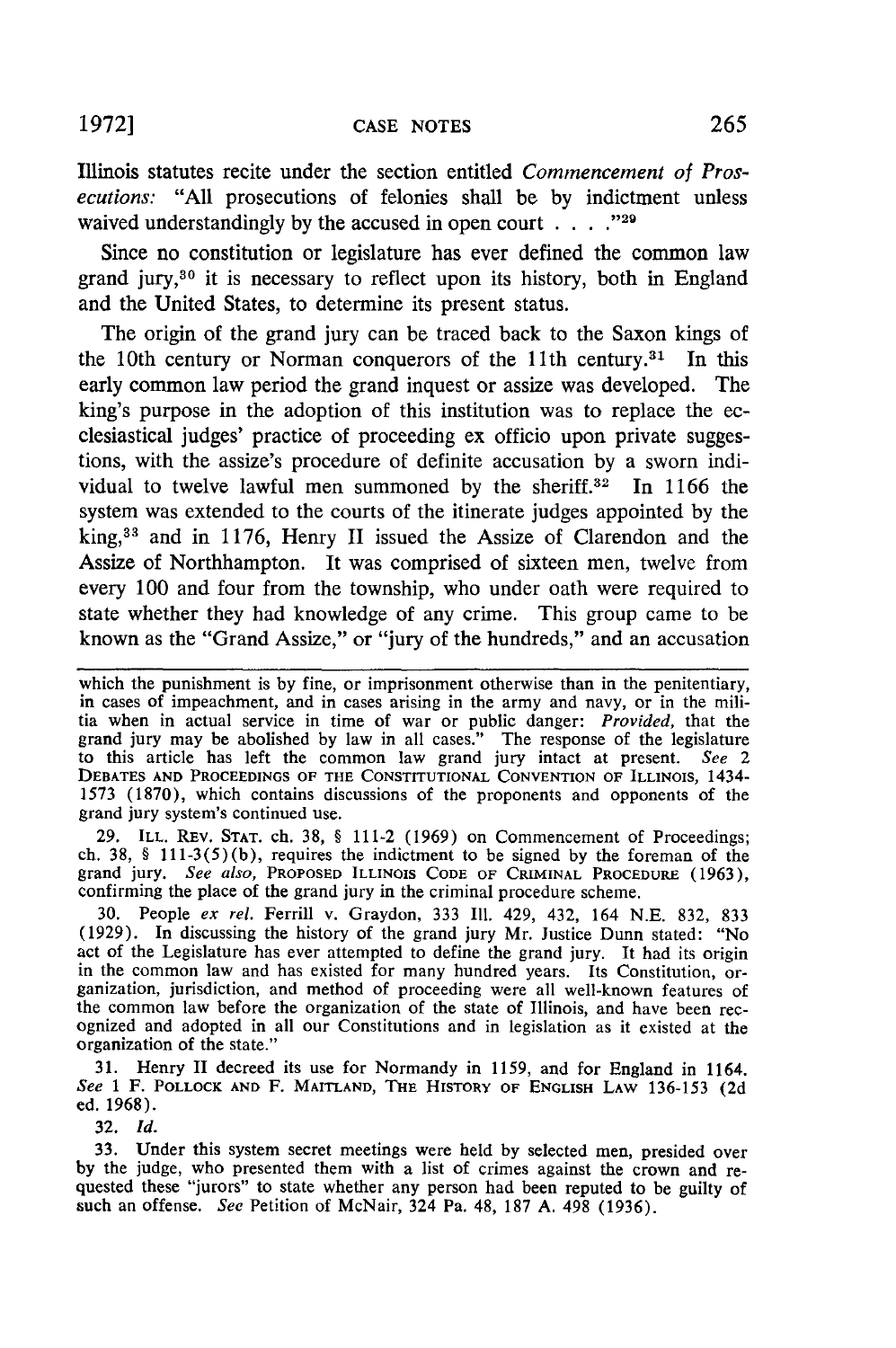**[Vol. XXII**

by them raised a presumption of guilt.<sup>34</sup> These two institutions co-existed until the reign of Edward III when the inquest of the hundreds gave way to the countywide inquest. $35$  Their function was "to sit and receive indictments, which are preferred to them .. . and they are only to hear the evidence on behalf of the prosecution ... ; and the grand jury are to inquire whether there be sufficient cause to call upon the party to answer it." $36$  By 1351, the grand jury and the trial court had become separate institutions, although both were representatives of the king.<sup>37</sup>

The move toward independence of the grand jury came to a focal point in 1681 with the *Earl of Shaftsbury* trial.38 A bill of indictment was presented to the grand jury and the witnesses were examined in open court. The crown demanded an indictment against the Earl from the jury, ignoring their demand for a closed proceeding,<sup>39</sup> to insure the jury's secrecy in deliberations and vote, which the jury felt was their right according to long established practice. The jury refused to return the indictment and defiantly wrote the word "ignoramus" across the face of the document. Ever since this act "it has been held an inviolable tradition that they need follow the orders or instructions of the judge neither as to what they consider nor as to whom they indict or fail to indict,"<sup>40</sup> and to insure the grand jury would not be hampered in their work by reprisals from crown or accused, the rule concerning secrecy was founded. <sup>41</sup>

When the English settlers came to the North American shores they brought with them this grand jury and "there is every reason to believe that our constitutional grand jury was intended to operate substantially like its English progenitor."<sup>42</sup>

The basic power of the grand jury is termed inquisitorial,<sup>43</sup> and is

**35.** L. ORFIELD, CRIMINAL PROCEDURE FROM ARREST TO **APPEAL 138** (1947). The practice at the assize was to call the names of the county magistrates until 23 appeared, later good and lawful men were qualified to serve.

40. U.S. v. Smyth, 104 F. Supp. 283, 293-94 (N.D. Cal. 1952). Chief Justice Fee commenting on the historical precedent of the Earl's trial.

- 41. *See In re* Kittle, 180 F. 946 **(S.D.** N.Y. 1910).
- 42. Costello v. United States, 350 U.S. 359, 362 (1956).

43. The exercise of these inquisitorial powers is best described by the historic charge delivered a federal grand jury by Justice Field in 1872: Charge to the

<sup>34.</sup> W. HOLDSWORTH, A HISTORY OF ENGLISH LAW 312-325 (3rd ed. 1922).

**<sup>36.</sup>** 2 SHARSWOOD, **BLACKSTONES** COMMENTARIES \*301, 302.

**<sup>37.</sup>** BIGELOw, HISTORY OF PROCEDURE **IN** ENGLAND 316, **317 (1880).**

**<sup>38.</sup>** 8 **HOWELL'S STATE** TRIALS **759** (1816).

**<sup>39.</sup>** *Id.* at **771;** (Foreman) **"My** Lord Chief Justice, it is the opinion of the jury, that they ought to examine the witnesses in private, and it hath been the constant practice of our ancestors and predecessors to do it; and they insist upon it as their right to examine in private . . .<sup>7</sup>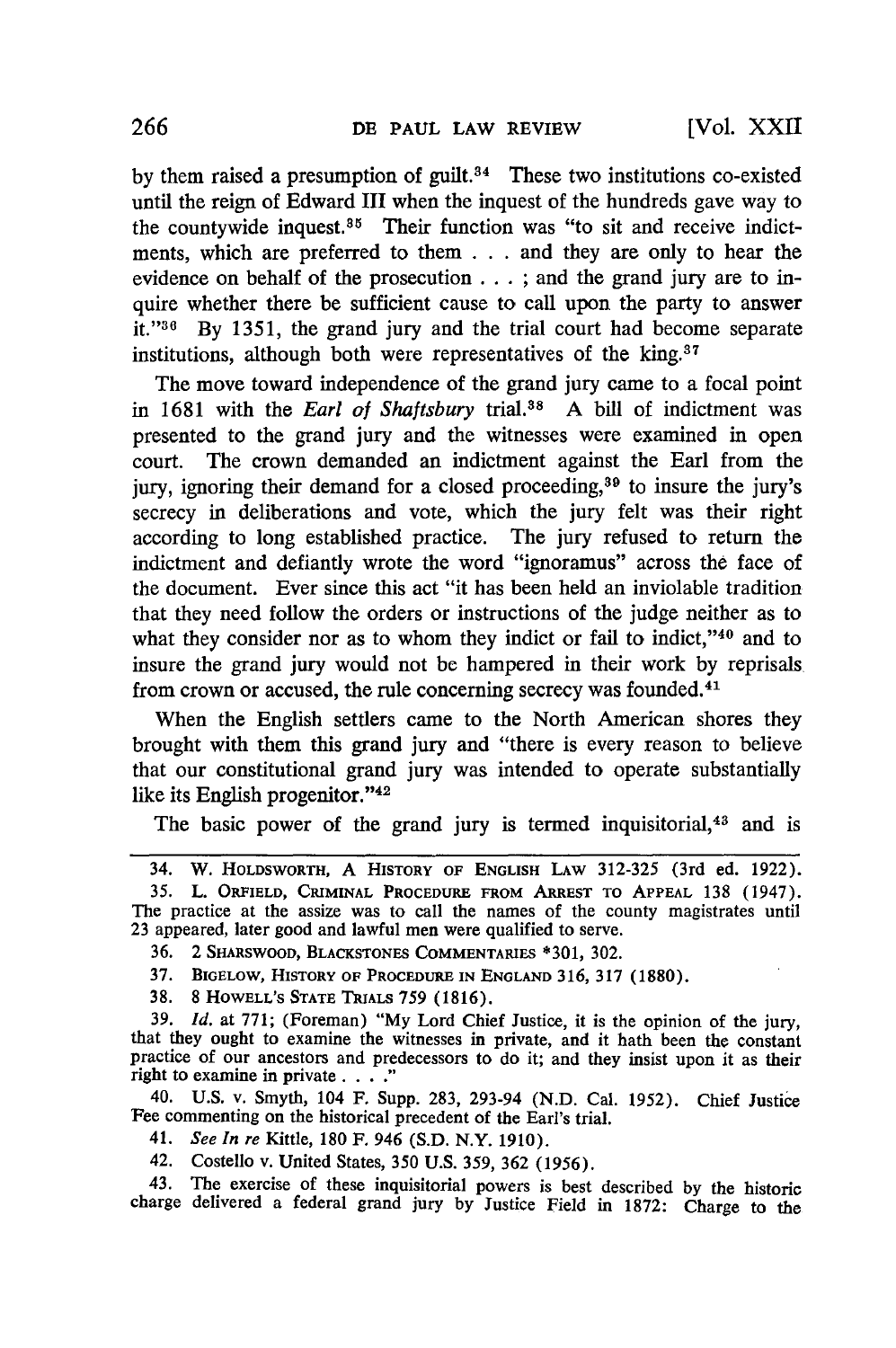derived from the fact that the proceedings before the grand jury constitute the only general criminal investigation known to the common law.<sup>44</sup> Its actual role, however, is one of greater breadth than a mere investigatory body. The purpose of grand jury proceedings is to protect the citizen "from an open and public accusation of crime and from trouble, expense and anxiety of a public trial before a probable cause is established by presentment or indictment of a grand jury."45

The statutory provision with respect to the presentment of witnesses before a grand jury is contained in a section of the Illinois criminal code entitled *Duties of Grand Jury and State's Attorney* which recites: "The Grand Jury shall hear all evidence presented by the State's Attorney."<sup>46</sup> The statutory provision with respect to the calling of a special grand jury is found in section 19 of the *Jurors Act* which states:

Legislative enactment has modified process for the Illinois statute (ILL. REV. **STAT.** ch. 78, § 19 (1969)) requires that no grand juror shall make presentments upon their own knowledge unless that information is known to at least two of their number, except in cases where the single juror is sworn as a witness.

No mention is made of the "private prosecutor" in Field's charge. The private prosecutor is defined as "one who sets in motion the machinery of criminal justice against a person who he suspects to be guilty of a crime, by laying an accusation before the proper authorities, and who himself is not an officer of justice." BLACK'S LAW DICTIONARY 1386 (4th ed. 1951). This limits the power formerly exercised by grand juries, for at common law the grand jury had the power to prefer indictment at the insistence of a private prosecutor. People v. Sheridan, 394 Ill. 202, 181 N.E.2d 617 (1932). The issue of whether or not a private prosecutor could present to the grand jury was laid to rest in People v. Parker, 374 Ill. 524, 30 N.E.2d 11 (1940) where Parker was held in contempt for improperly communicating directly with the grand jury, the United States Supreme Court dismissing his appeal based on abridgement of free speech.

44. Ward Baking Co. v. Western Union Tel. Co., 205 App. Div. 723, 200 N.Y.S. 865 (1923).

45. Shaw, C.J., in Jones v. Robbins, 8 Gray (Mass.) 329, as quoted in L. OR-FIELD, supra note 35, at 145. A countervailing view is expressed in *In re* Grand Jury Proceedings, 4 F. Supp. 283, 284 (E.D. Pa., 1933), where the theme is expressed that "[tihe inquisitorial power of a grand jury is the most valuable function which it possesses today and, far more than any supposed protection which it gives the accused, justifies its survival as an institution."

46. ILL. REV. **STATS.** ch. 38, § 112-4(a) (1969). This section is based on the Revised Laws of 1827 § 175 which states: "In all complaints, exhibited before the grand jury of any county, they shall hear the witnesses on behalf of the People only." This remained in effect until the adoption of the present § 112-4(a) in 1963.

Grand Jury, 30 F. Cas. 18, 992-94 (No. 18,255) (C.C.D. Cal.): "We, therefore, instruct you that your investigations are to be limited: First, to such matters as may be called to your attention by the court; or, second, may be submitted to your consideration by the district attorney; or, third, may come to your knowledge in the course of your investigations into the matters brought before you, or from your own observations; or, fourth, may come to your knowledge from the disclosures of your associates."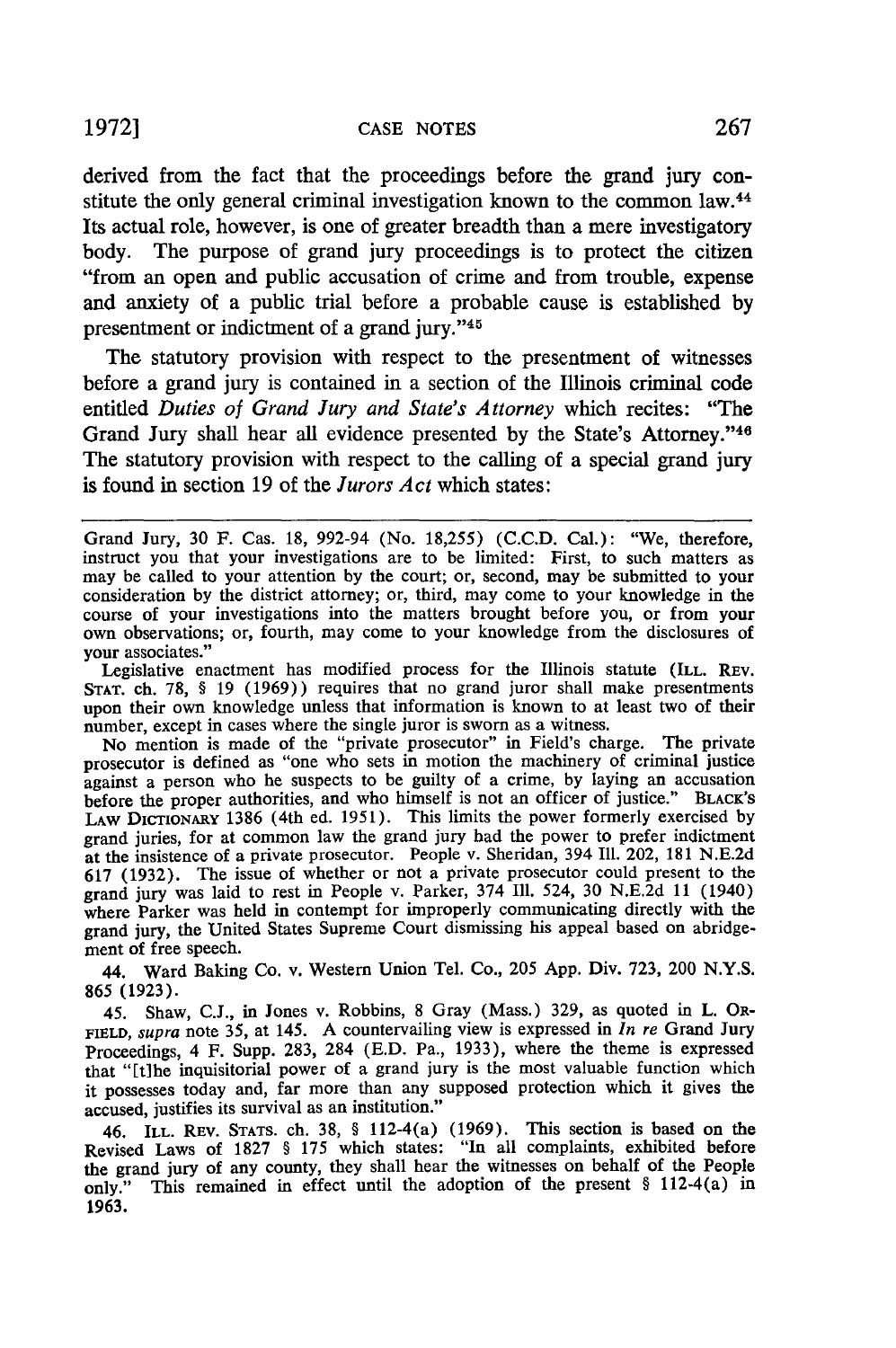The judge of any court of competent jurisdiction may order a special venire to be issued for a grand jury at any time when he shall be of the opinion that public justice requires it.<sup>47</sup>

To protect the grand jury and to allow it maximum freedom in its work,<sup>48</sup> deliberations and vote,  $49$  the rule concerning secrecy has survived. <sup>50</sup> This does not mean that a grand jury operates as an unchecked institution, for it is still subject to the inherent supervisory powers of the court. The rules of the circuit court<sup>51</sup> recognize that the circuit court judge has "general administrative powers within the division. He requisitions and impanels all grand juries . . . ,"<sup>52</sup> grand jury summons are returnable to him,<sup>53</sup> and he appoints a Supervisor of Jurors.<sup>54</sup> The Illinois Code of Criminal Procedure not only recognizes this power, but authorizes judicial inquiry into the proceedings of a grand jury. In Chapter 38, Section **112-6(b),** the 1969 code recites:

Matters occurring before the Grand Jury other than the deliberations and vote of any grand juror may be disclosed when the court, preliminary to or in connection with a judicial proceeding, directs such in the interest of justice.

Another section of Chapter 38 reinforces this supervisory power. Section  $114-(1)(a)$  states:

Upon the written motion of a defendant made prior to trial before or after a plea has been entered the court may dismiss the indictment . .. upon any of the following grounds:

47. ILL. REV. **STAT.** ch. 78, § 19 (1969). Even without statutory authority a court has the authority to issue the venire for a special grand jury. People *ex rel.* Ferrill v. Graydon, 333 Il. 429, 164 N.E. 832 (1929).

48. *Id. See In re* Kittle, 180 F. 946 (S.D.N.Y. 1910).

49. ILL. REV. **STATS.** ch. 38, § 112-6(b) (1969). "[M]atters other than deliberations and vote of a grand jury may be disclosed by the State's Attorney solely in the performance of his duties."

50. People v. Goldberg, 302 Ill. 559, 564, 135 N.E. 84, 86 (1922), makes a good statement of the rule on secrecy: "In furtherance of justice and upon grounds of public policy the law requires that grand jury proceedings shall be regarded as privileged communications and that the secrets of the grand jury room shall not be revealed. The reasons usually given for this requirement are to prevent the escape of the accused, to secure freedom of deliberation and opinion among the grand jurors, and to prevent the testimony produced before them from being contradicted at the trial by subordination or perjury. . . . The rule of secrecy concerning matters transpiring in the grand jury room is not designed for the protection of witnesses before the grand jury, but for the protection of the grand jurors and in furtherance of public justice. A witness has no privilege to have his testimony treated as a confidential communication but must be considered as testifying under all the obligations of an oath in a judicial proceeding, and hence his testimony may be disclosed whenever it becomes material to the administration of justice.'

51. General order No. 17, July 14, 1967.

52. **Id,** at **17,** 2(a).

*53. Id.* at 17, 3.

*54.* Id, at 17, 5(a).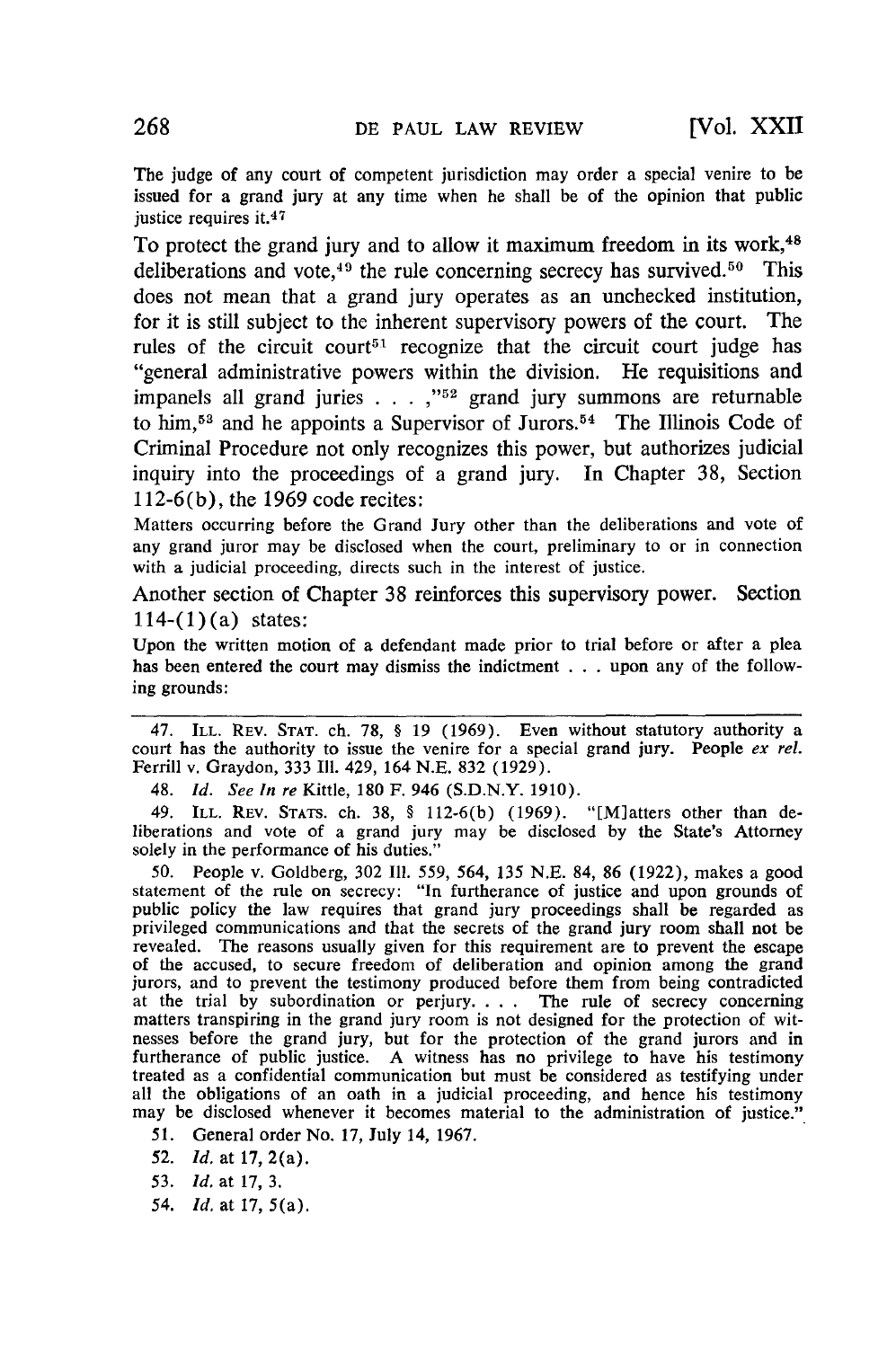(5) The indictment was returned **by** a Grand Jury which acted contrary to Article 112 . **. .**and which results in substantial injustice **....**

The issue in mandamus<sup>55</sup> which was to be determined is whether Judge Power exceeded his jurisdiction in granting the May 17 order to review *in camera*<sup>56</sup> the grand jury or its transcript prior to indictment, or, more specifically, whether the possibility of substantial injustice would result from his failure. Barnabas Sears contended that the respondents had no standing to petition the court as they were not subpoenaed to appear, which is a requisite to standing, and as such the court's entry of the May 14th order exceeded the court's jurisdiction.

In *Application of Iaconi,57* a person not named in a grand jury subpoena sought to quash the subpoena requiring other individuals to appear, to have the proceeding stayed, and to cause the grand jury to refrain from further investigation of alleged Internal Revenue Service violations until his case, which was at that time pending in federal court, came to trial. laconi had no standing as he was not named in a subpoena, but nevertheless the court stated:

55. The attack on Power's order was made by a writ of mandamus to the Illinois Supreme Court. Mandamus is a summary extraordinary remedy which is granted by the Supreme Court to expunge a judgment of a lower court which is void for want of jurisdiction either of the subject matter, of the parties, or to enter the order complained of. People *ex rel.* Koester v. Board of Review, 351 **I11.** 301, 314, 184 N.E. 325, 330 (1932), where mandamus was used to void an order of the Board of Review which allowed certain record books, relative to property assessment in Cook County, to be let out, the court continued: "The writ is not granted as a Cook County, to be let out, the court continued: "The writ is not granted as a matter of absolute right, and will only issue in cases where it appears that under the law it ought to issue. The court will not order it in doubtful cases." *See also* People *ex rel.* Atchison, T. and S. F. Ry. Co. v. Clark, 12 **Ill.** 2d 515, 519-20, 147 N.E.2d 89, 92-3 (1958), the Illinois Supreme Court stated: "Article VI, Section 2 of the Illinois Constitution, S.H.A., confers original jurisdiction on this court in cases 'in *mandamus'*.... Where the performance of an official duty or act involves the exercise of judgment or discretion, the officer's action is not subject to review or control by *mandamus...*. [t]he writ of *mandamus* will not lie for its correction if the court has jurisdiction of the subject matter and the parties." Also *see* People *ex rel.* Dolan v. Dusler, 411 Ill. 535, 538, 104 N.E.2d 775, 777 (1952), where mandamus was denied in an appeal to expunge an order reversing a deci-<br>sion for the detachment of a territory from a community school district because a writ of error was the proper remedy, the Supreme Court stated: "[M]andamus is a summary, expeditious and drastic common-law writ of extraordinary character, sometimes referred to as the highest judicial writ known to law."

56. An *in camera* review is a "judicial inquiry," Levine v. United States, 362 U.S. 610 (1960), and is a result of the policy of grand jury secrecy. Approval of this method is noted in *In re* Grand Jury Investigation, 32 F.R.D. 175, 181 (S.D. N.Y. 1963), where it is stated: "[I]n camera inspection of secret or confidential information has been an approved procedural method to protect the rights of a party, through judicial control, while at the same time preserving the secret and confidential character of grand jury minutes. . . ."

57. 120 F. Supp. 589 (D. Mass. 1954).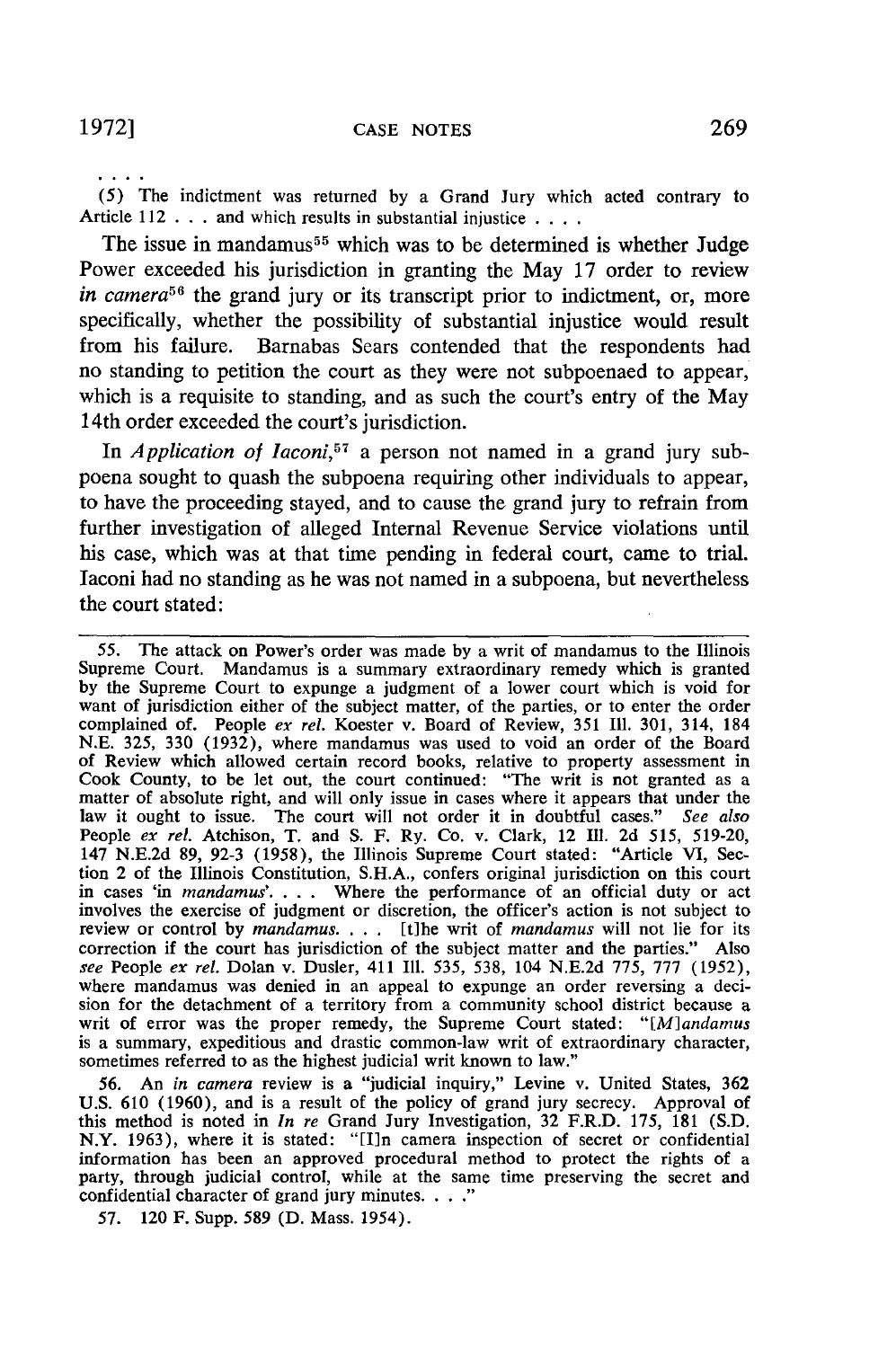[Any court . . .can exercise over a grand jury sitting in that court supervisory power to prevent . . .that grand jury from being used abusively. . **.** . [I]n acting sua sponte in checking abuses of a grand jury, a court may, in substance though not in form, respond to suggestions made or grievances drawn on its attention by counsel, litigants or strangers. Thus this Court may, if it sees fit, examine the application of Frank laconi to see whether the Court finds such an abuse of process by the Grand Jury as to warrant the Court interfering **.... <sup>58</sup>**

This case demonstrates that standing is not a requirement to make a charge of abuse of process against a grand jury prior to indictment. <sup>59</sup>

In *People v. Maslowsky*<sup>60</sup> the abuse of process was not at issue. The state's attorney attempted to present to the grand jury, recordings of conversations between petitioner and another individual illegally<sup>61</sup> obtained by means of an electric eavesdropping device, and petitioner sought to bar their presentation. Although petitioner did have standing, as he had been subpoenaed, it was immaterial, because "[a]ny evidence obtained in violation of this Article (on illegal wiretaps) is not admissible in any civil or criminal trial, or any administrative or legislative inquiry or proceeding, nor in any grand jury proceedings." $62$ 

It is evident from these two cases, and Chapter 38, Sections 112-6(b) and  $114-1(a)5$ , that it is within the inherent supervisory power of the circuit court judge to review *in camera* the jury or the transcript prior to indictment, to prevent any abuse of justice, even when no one has standing to make such claim; and that he can on his own motion, examine the grand jury in an approved means with regard to abuses in addition to an abuse of process. It is evident then that Sears' contention as to petitioners' standing is moot, and since mandamus is a corrective remedy for an improper assumption of jurisdiction,  $63$  it was rightly denied.

The next issue arises in response to the May 16, 1971, request by the

60. 34 Ill. 2d 456, 216 N.E.2d 669 (1966).

<sup>58.</sup> *Id.* at 590-91. No abuse of process was shown so Iaconi's application was denied.

*<sup>59.</sup> See also In re* Grand Jury Investigation, 32 F.R.D. 175, 181 (S.D.N.Y. 1963), where grand jury subpoenas to various General Motors' employees were attacked by G.M., which had no standing, as an abuse of process since their testimony was needed as defense witnesses in a pending action stemming from a prior grand jury indictment. The court held even absent ". . *. locus standi*, [it] is sufficient to invoke this court's inherent power to supervise the grand jury so as to prevent the perversion of its process." G.M.'s motion was denied as no abuse of process was found.

<sup>61.</sup> The recordings were a violation **of** ILL. REV. **STAT.** ch. 38, §§ 14-1, 14-7 (1965).

<sup>62. 34</sup> Ill. 2d 456, 463, 216 N.E.2d 669, 674 (1966), where the court recited the statute.

<sup>63.</sup> *See* discussion of mandamus *supra* note 55.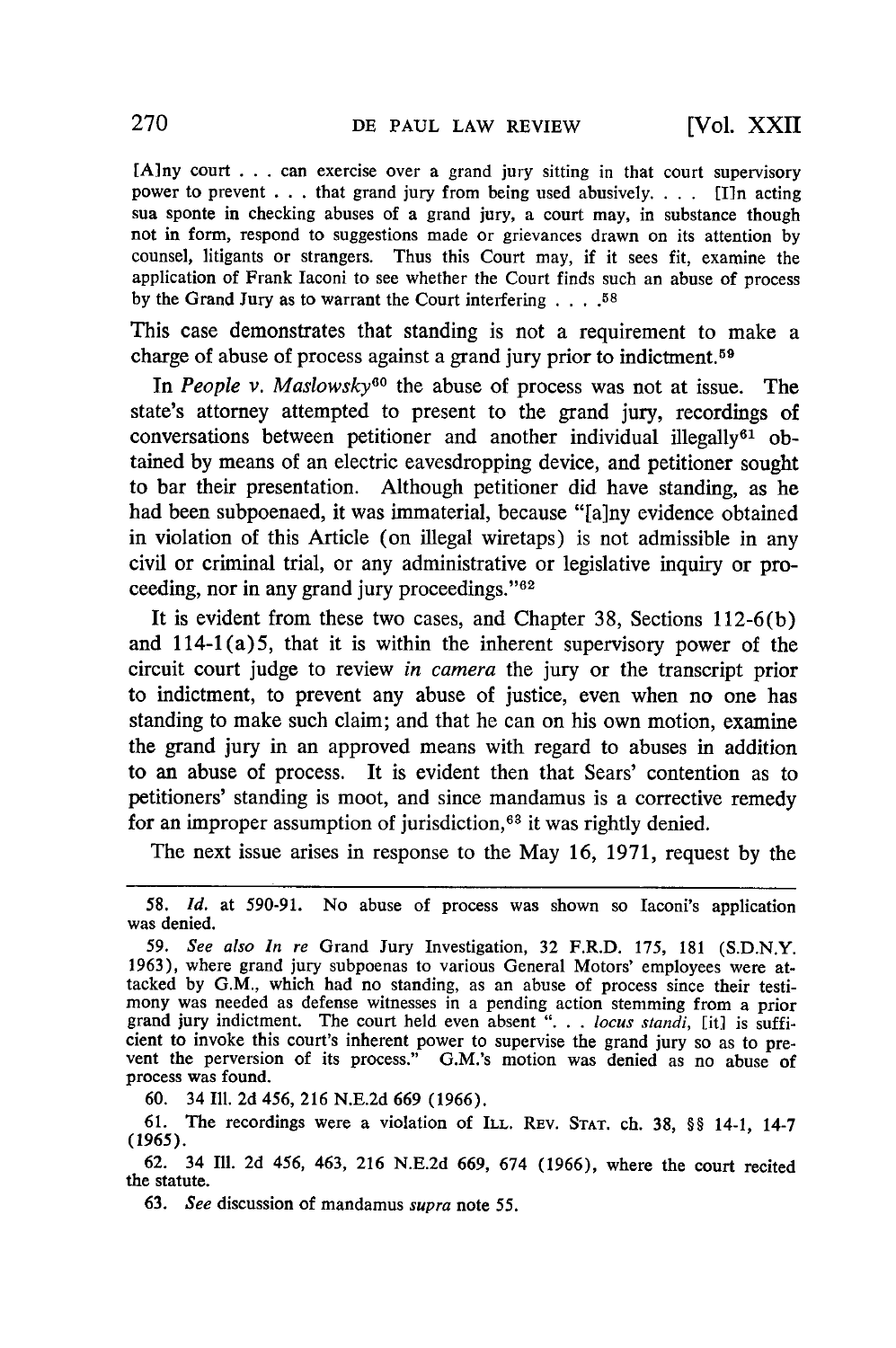foreman of the grand jury, that jurors be allowed individual *in camera* conferences with Judge Power with a court reporter present. This request was challenged by way of a writ of prohibition<sup>64</sup> to the Illinois Supreme Court.<sup>65</sup> Since at the time of filing this petition for the writ, Judge Power had not given his response to the foreman's request, its affirmation would prevent him from exercising jurisdiction to hold these individual *in camera* conferences. This petition for prohibition raised the issue whether the jurisdiction to hold private conferences with individual members is within the inherent supervisory power of the circuit court judge?

In *People v. Strauch*<sup>66</sup> the defendant challenged the indictment because the trial judge entered the jury room to instruct the jury as to the law of criminal libel. The appellate court held that if the judge receives a request for additional instructions from the grand jury, the proper place for deliverance is in open court,<sup>67</sup> where their original charge is delivered.<sup>68</sup> *In Clinton v. Superior Court,69* petitioner, a grand jury member, had a matter which he wished to submit to the grand jury. The grand jury declined to accede, whereupon petitioner sought a writ of mandamus in the superior court to compel the grand jury to hear his case. In denying his writ the superior court held that the provisions relating to grand juries,

impose *duties ....* do not in a legal sense grant any *rights* either to the grand jury or to an individual member thereof. The grand jury can only function as a body. . **.** . **A** member of the grand jury is without authority to perform any act as a grand juror except the performance of those official duties imposed by law and at a regular and valid session of the grand jury. Beyond that, such member has no official standing, and, in effect, is a legal non-entity. The grand jury can function legally only when in official session with a quorum present **.... 70**

67. *Id.* at 550.

- 69. 23 Cal. App. 2d 342, 73 P.2d 252 **(1937).**
- 70. *Id.* at 345, 73 P.2d at 253-54.

<sup>64. &</sup>quot;A writ of prohibition is an extraordinary judicial process whereby a superior court may prevent inferior tribunals or persons from exercising a jurisdiction which they have not been vested by law." People ex rel. Town of Cicero v. Harrington, 21 Ill. 2d 224, 226, 171 N.E.2d 647, 648 (1961). That opinion continued "The word 'inferior' as used in this connection does not relate to the intrinsic quality of the court itself but rather to its relative rank when compared with the court wherein the writ is sought." *See also* People *ex rel.* General Motors v. Bua, 37 **111.** 2d 180, 192, 226 N.E.2d 6, 13 (1967), where the court stated: "[Tlhe historic extraordinary writ of *mandamus* is a valuable judicial tool which must be considered even though some of the normal criteria for its use are absent."

<sup>65.</sup> The application for the writ in prohibition was filed with the application for the writ in mandamus.

<sup>66. 153</sup> Ill. App. 544 (1910).

<sup>68.</sup> The indictment was not quashed because the defendant failed to show that he was prejudiced by the procedure, and therefore this breach only constituted harmless error.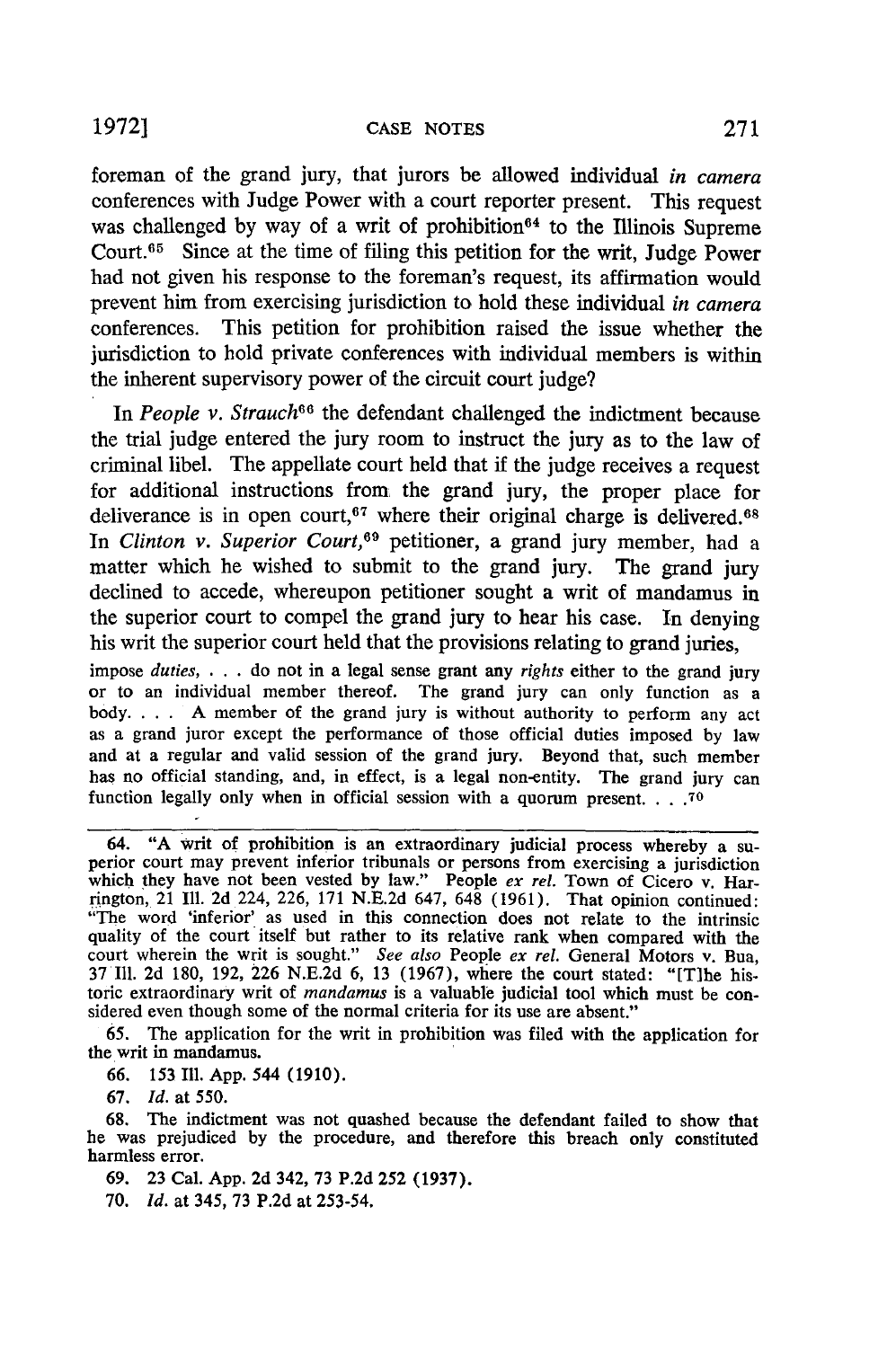It is obvious from the holdings of these two cases that the grand jury can function only as a body, that the individual members are without power to request individual communication from the circuit court, and where a valid request for additional information from the court is made, the judge may only grant this request in open court with the entire grand jury body present.<sup> $71$ </sup> To do less would violate the historic independence and secrecy of the grand jury. It must be realized that there are a variety of means, within the judge's power to prevent abuses, that do not violate these principles. 72 In *People v. Parker,73* a case concerning an outside citizen's private communication with a grand jury, it was concluded that the rule of law which forbids all communication with grand juries, engaged in criminal investigation, except through the public instructions of courts and the testimony of sworn witnesses, is a rule of safety to the community.74

The case stands for the proposition that the proper channel for the presentment of evidence to the grand jury is through the prosecutor, not the jurors themselves. In light of these historic principles, the Illinois Supreme Court rightly granted prohibition.

The final issue raised on the charge of contempt appealed to the state high court, involved Judge Power's April 22 order to Barnabas Sears to subpoena all witnesses who appeared before the January 1970, federal grand jury, who had not yet appeared before the state grand jury. The issue may be stated: Is it within the inherent supervisory power of the court to direct to a grand jury what evidence or witnesses it will hear, or does such an action violate the grand jury's independence?<sup>75</sup>

"The Grand Jury must hear all evidence presented by the State's

72. United States v. Smyth, 104 F. Supp. 283, 292-93 (N.D. Cal. 1952) states: "There are various methods by which the court may exercise control. An independent judiciary has power and authority without negation by higher courts....<br>The judge may discharge a grand jury at any time, for any reason or for no reason.... He may give instructions which do not constitute preced may be political manifestos. The court may refuse to authorize expenses . ..thus prevent[ing] the employment of investigators or independent counsel. Finally, it may discipline the attorneys, the attendants or the grand jurors themselves for breach of the secrecy. **.. "**

73. 374 II1. 524, 30 N.E.2d **11** (1940).

74. *Id.* at 529, 30 N.E.2d at 13-14.

75. Judge Power's order was also attacked on the ground it was given in a closed door session, a matter previously discussed.

<sup>71.</sup> *See also* Hammer v. State, 337 P.2d 1097, 1110 (Okla. Ct. App. 1959), where the judge with the prosecutor entered the jury room. The court said: "In the discharge of his official duties, the place for the judge is on the bench....

<sup>... [</sup>A]fter the grand jury has been duly organized . . . they are not subject to the control of the court . . . other than that which they may receive in the charge of the court before they proceed to enter upon their duties or by instructions subsequently given them *in open court."*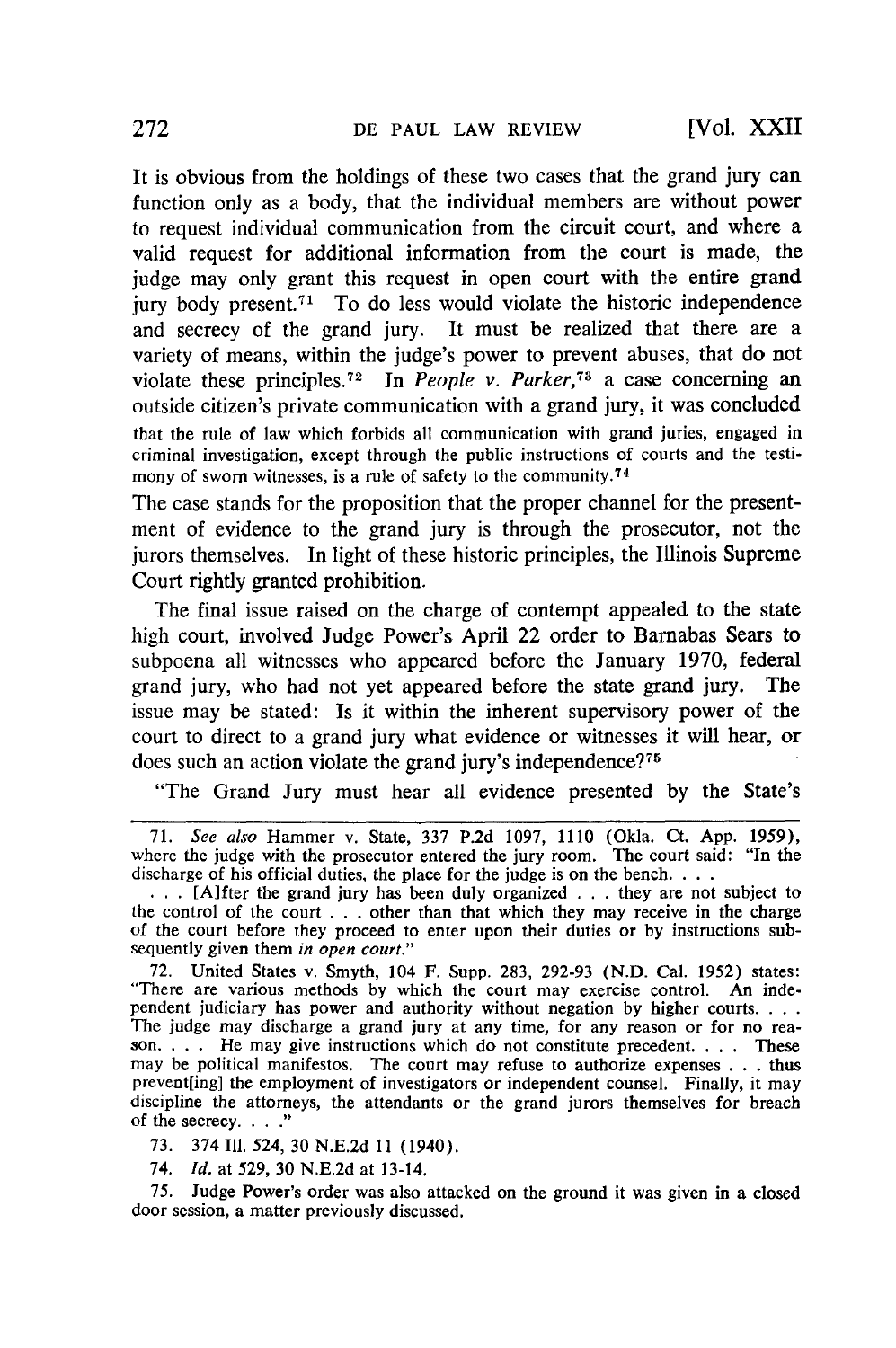Attorney."'76 **If** a judge can direct the state's attorney as to what evidence to present, then he in essence controls the grand jury. If the grand jury can direct the state's attorney as to what evidence to present, then they in essence are an independent body. The investigation of this issue must therefore ascertain whether the grand jury or the court has the authority over what is to be presented. It has already been noted that the grand jury is an arm of the court, and is subject to the court's supervisory power in certain instances.<sup>77</sup> This supervisory power has been extended to the presentment of evidence in *People v. Maskowsky, <sup>78</sup>*where the court forbade the grand jury to hear tapes illegally made.

In contrast to this power are the principles derived from the common law, going back to the separation of the grand jury from the trial court and the historic *Earl of Shaftsbury79* case. Their place in the present grand jury scheme is described by Judge Learned Hand in *In re Kittle,80* where in denying a petitioner's request to be discharged from testifying before a grand jury, because he had no power to interfere with their development of evidence, he stated,

One purpose of the secrecy of the grand jury's doings is to insure against . **.** . judicial control. They are the voice of the community accusing its members **....** Therefore, except in sporadic . . . instances, the courts have never taken supervision over what evidence shall come before them. **.... 81**

This policy is reflected in the manner in which evidence may **be** presented to the grand jury.<sup>82</sup> In *People ex rel. Ferrill v. Graydon*<sup>83</sup> the court stated:

The power of the grand jury is not dependent upon the court but is original and complete, and its duty is to diligently inquire into all offenses which shall come to its knowledge, whether from the court, the state's attorney, its own members or from any source, and it may make presentment of its own knowledge without any instruction or authority from the court. The court cannot limit the scope of the investigation of the grand jury.<sup>84</sup>

77. For a good presentation of the court's supervisory power *see In re* National Glassworker, 287 F. 219 (N.D. Ohio 1922).

- 78. 34 111. 2d 456, 216 N.E.2d 669 (1966).
- 79. 8 HOWELL'S **STATE** TRIALS 759 (1816).
- 80. 180 F. 946 (S.D. N.Y. 1910).

81. *Id.* at 947. This proposition might be taken to mean a completely independent grand jury, but it was put in proper perspective in *In re* National Glassworkers, 287 F. 219 (N.D. Ohio 1922) where the court stated: "In the cases cited, 287 F. 219, 224 (N.D. Ohio 1922), particularly the *Kittle* and *Thompson* cases, expressions may be found which might lead one into the view that the power of the court to prevent abuse of its process in connection with a grand jury investigation does not exist. This does not, however, represent the weight of the law."

82. *See* Justice Field's charge and accompanying material, *supra* note 43.

- 83. 333 **I11.** 429, 164 N.E. 832 (1929).
- 84. *id.* at 433-34, 164 N.E. at 834.

<sup>76.</sup> ILL. REV. **STAT.** ch. 38, §§ 112-14(a) (1969).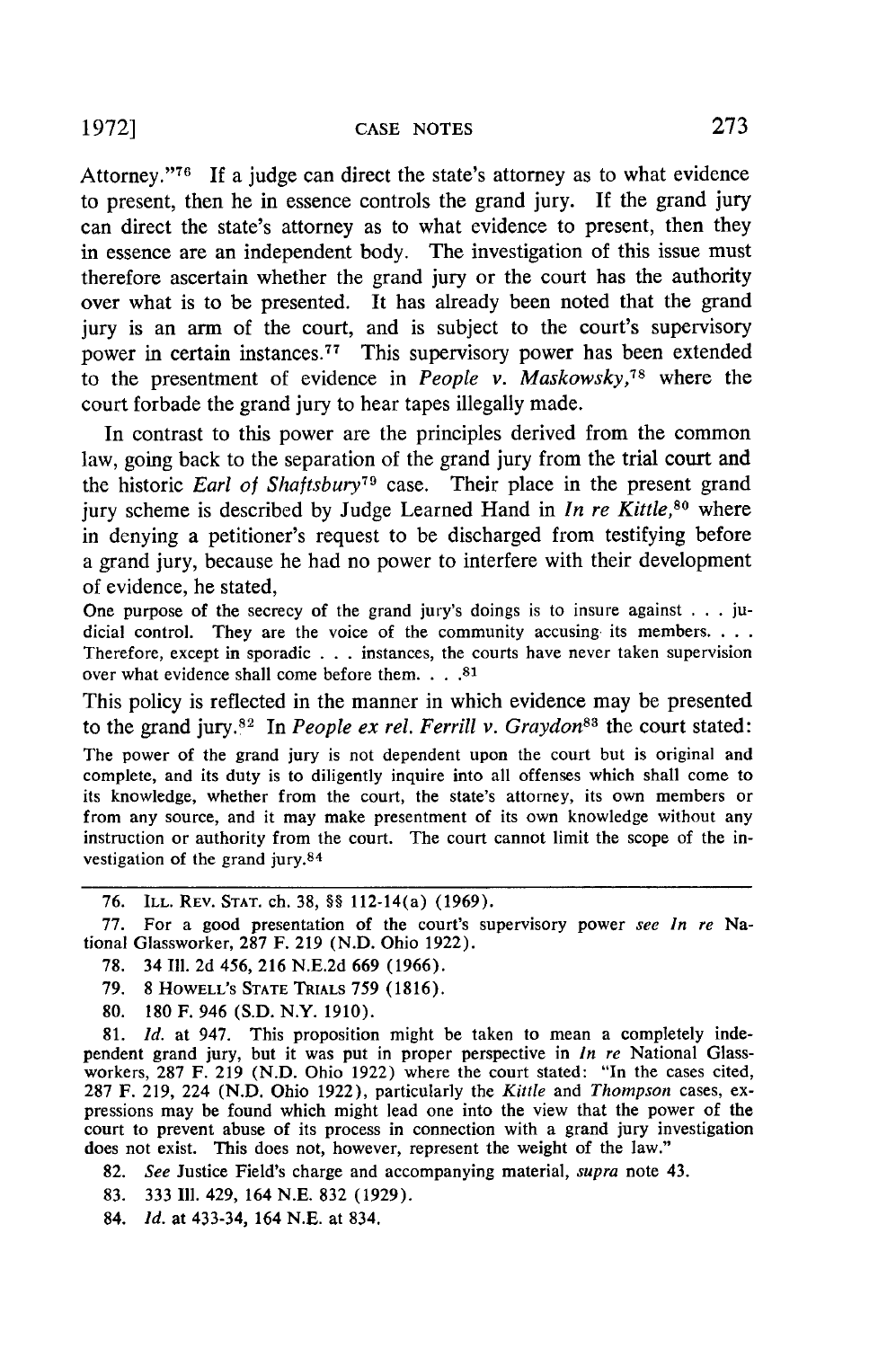The line of demarcation between the supervisory power of the court and the independence of the grand jury are described in *Application of Texas Co.*<sup>85</sup> where the applicant sought to quash grand jury subpoenas and subpoena duces tecum, and to restrain the government from presenting certain witnesses, as improperly investigating for its then pending trial. The court in speaking of its control over the grand jury stated:

It is under control **by** the court to the extent that it is organized and the legality of its proceedings determined **by** the court in accordance with the statutes. Its members are subject to the court's supervision and control for any violation of their duties. Beyond this supervisory power over them, however, the court cannot limit them in their legitimate investigation of alleged violations of the law.80

It appears, then, that the court's supervision ends with the presentment of legal evidence, and the power to direct what evidence shall be presented rests in the grand jury.

That this evidentiary power operates independently of the court is exemplified by *United States v. Thompson*,<sup>87</sup> involving a grand jury investigation of the mishandling of bank funds. The district attorney proposed a forty-seven count indictment of the bank's president. The grand jury decided to indict only on the first seventeen counts. In a subsequent grand jury proceeding, a United States special assistant was appointed to work with the district attorney to procure an indictment on the thirty other counts. Without any court authority, he directed the grand jury's attention to these counts, and after hearing witnesses the grand jury voted to indict on these counts. When the indictment was presented, the court, while expressing doubt as to its validity because the matter was taken up and evidence presented without court authority, allowed a motion to quash this indictment. In reversing that ruling the Court held that,

the power and duty of the grand jury to investigate is original and complete, susceptible of being exercised upon its own motion and upon such knowledge as it may derive from any source which it may deem proper, and is not therefore dependent for its exertion upon the approval or disapproval of the court . . . that the United States district attorney . . **.** has the power to present such information without the previous approval of the court . . . and that by the same token the duty of the district attorney to direct the attention of a grand jury to crimes . . . is coterminous with the authority of the grand jury to entertain such charges.<sup>88</sup>

The extent to which evidence is solely the grand jury's province is

<sup>85. 27</sup> F. Supp. 847 (E.D. Il1. 1939).

<sup>86.</sup> *Id.* at 850.

<sup>87. 251</sup> **U.S.** 407 **(1919).**

**<sup>88.</sup>** *Id.* at 413-14.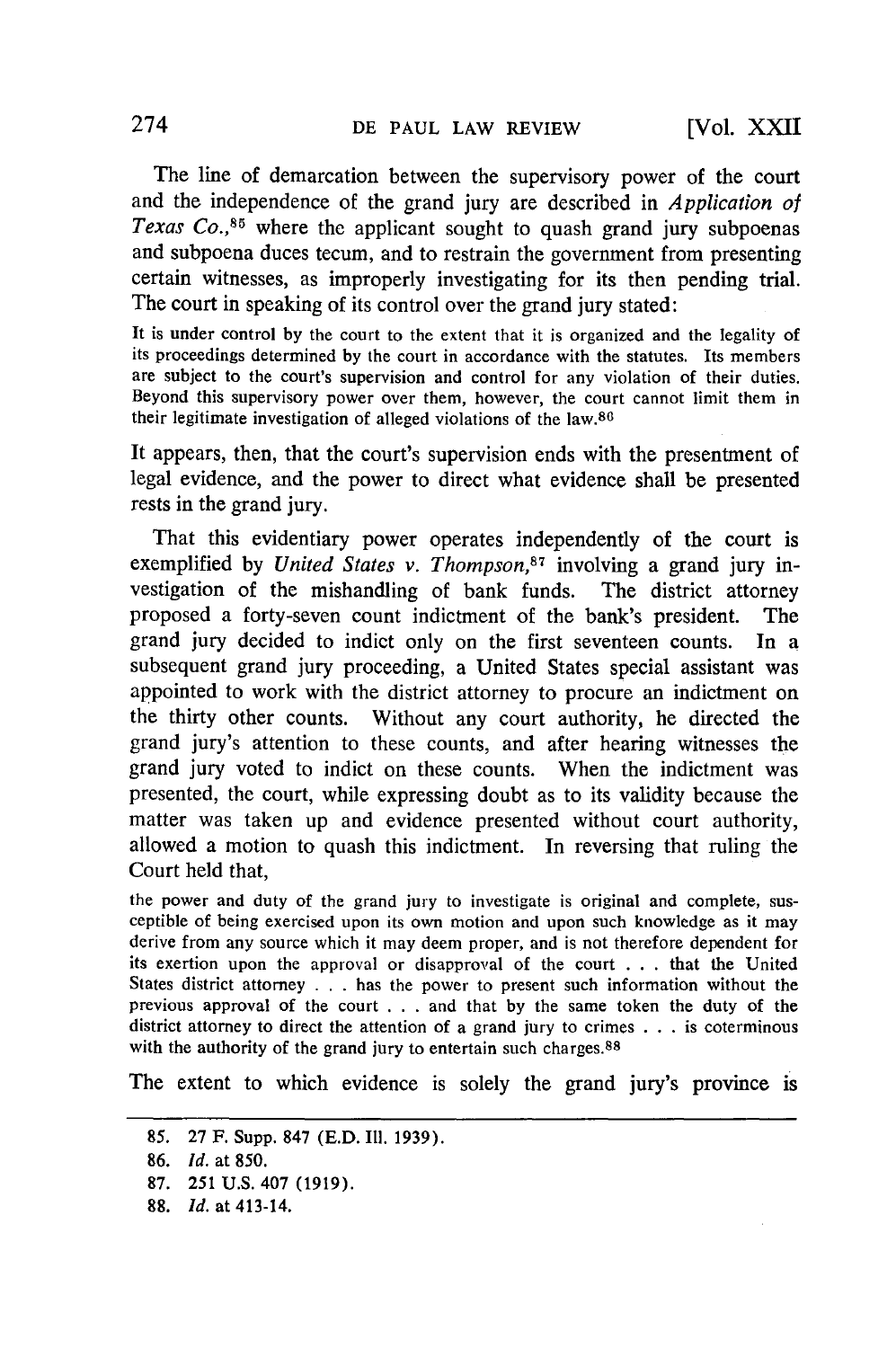demonstrated in *State v. Will.*<sup>89</sup> In this case the members of the grand jury decided they had finished their business, but the trial judge refused to dismiss them as he felt they had not discharged their duty. He told them to return to the jury room and hear evidence against the certain parties who had broken the law, and then entered the grand jury room to recapitulate his statements. The defendant's motion to quash the indictment, made after the case went to trial, caused the guilty finding to be reversed.  $90^{\circ}$  The court stated:

[Aldd to that fact [that he entered the jury room] **. . .** that he directed the jury to indict the defendant, and we have a case where not only the province of the grand jury was improperly invaded, but the discretion and judgment wisely vested in law in that body is swept away **by** the positive direction of the judge of the court, and the will of one man is substituted for and in place of the judgment of the grand jury **. . .** to countenance such a proceeding would be to strike a fatal blow to the grand jury system, would effectively deprive that body of the exclusive discretion which the law has reposed in them, and instead of leaving them an independent body, charged with the investigation of crime, and the due presentment of those who[ml **.** . **.** they should deem to be guilty parties, would make them mere servants of the presiding judge, to register his will regardless of their own judgment.<sup>91</sup>

In ruling on this issue the Illinois Supreme Court enunciated the principle that "there may be circumstances under which the circuit court will have jurisdiction to direct that witnesses be subpoenaed to appear before a grand jury."<sup>92</sup> By making such an unqualified statement the court has opened the doors to a judicial invasion into the realm of the grand jury. This holding expressly violates the grand jury's historic independence and has the potential to make the members "mere servants of the presiding judge." Of course, the circumstances did not lie here,<sup>93</sup> but when would they lie? To overturn such an important touchstone in our age of political unrest could easily lead to the subversion of the entire grand jury process, for certainly a blow to their independence as to what to consider, strikes it at the heart. As it was put **by** James Alger Fee, then Chief Judge of Oregon, in *United States v. Smyth, <sup>94</sup>*in an opinion which purported to be a "clear and decisive statement of the powers and duties of the grand jury which will return to the touchstone of fundamentals and give a definite guide for the future,"<sup>95</sup>

**<sup>89.</sup>** State v. Will, **97** Iowa 58, 65 N.W. **1010** (1896).

**<sup>90.</sup>** Entry into the jury room is not always grounds of reversible error. *See* People v. Strauch, **153** Ill. App. 544 (1910).

**<sup>91. 97</sup>** Iowa 58, 66-67, 65 N.W. **1010.**

**<sup>92.</sup>** People v. Sears, 49 **Ill.** 2d 14, **17,** 273 N.E.2d **380, 389** (1971).

**<sup>93.</sup>** *Id.*

**<sup>94. 104</sup> F.** Supp. **283 (N.D. Cal.** 1952).

**<sup>95.</sup>** *Id.* **at 287.**